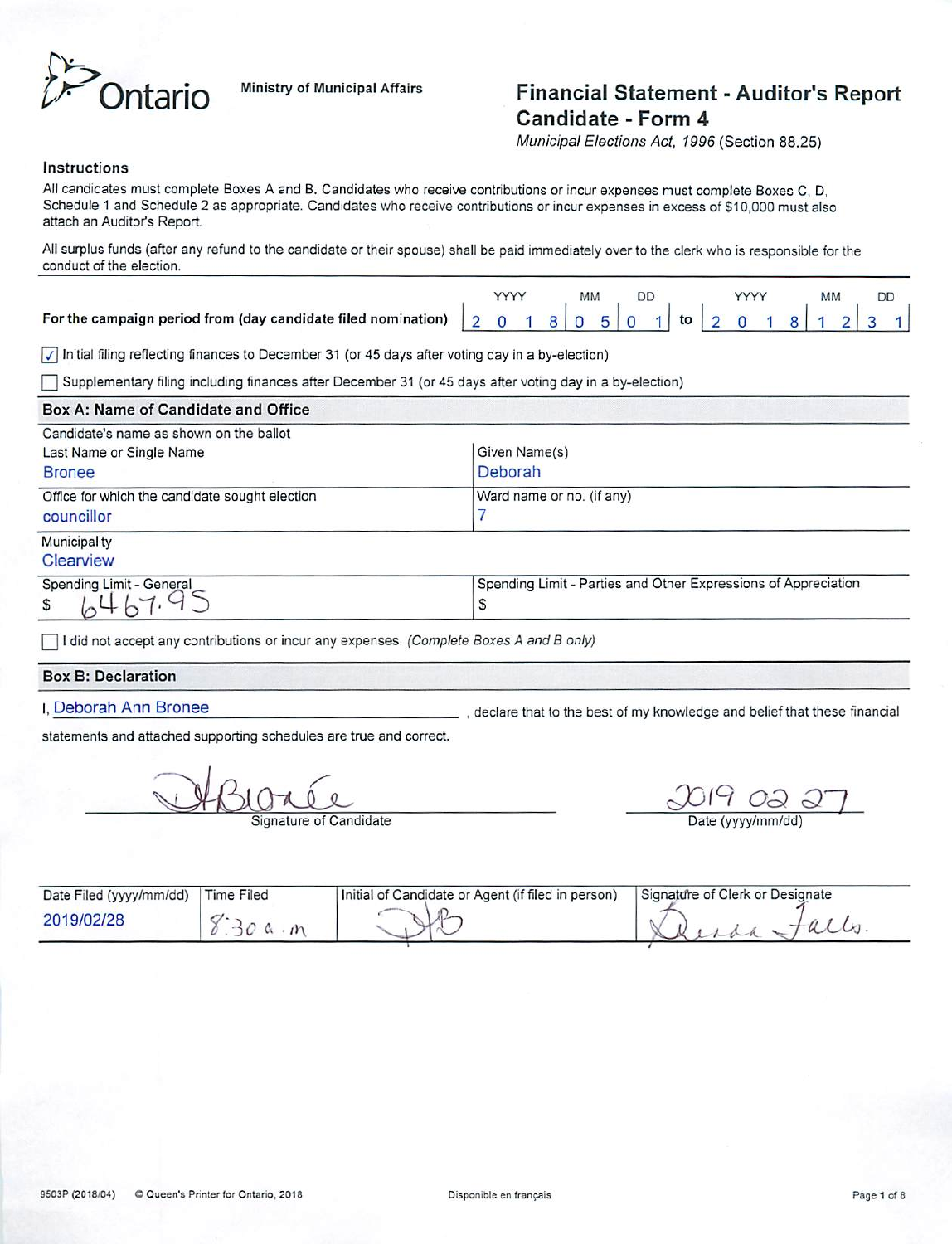| Box C: Statement of Campaign Income and Expenses                                                                            |                               |             |  |
|-----------------------------------------------------------------------------------------------------------------------------|-------------------------------|-------------|--|
| <b>LOAN</b>                                                                                                                 |                               |             |  |
| Name of bank or recognized lending institution                                                                              |                               |             |  |
| Amount borrowed<br>\$                                                                                                       |                               |             |  |
|                                                                                                                             |                               |             |  |
| <b>INCOME</b>                                                                                                               |                               |             |  |
| Total amount of all contributions (from line 1A in Schedule 1)                                                              | $\mathcal{S}$<br>$+$          | 1,371.50    |  |
| Revenue from items \$25 or less                                                                                             | $\mathfrak{g}$<br>$\ddot{}$   |             |  |
| Sign deposit refund                                                                                                         | $\overline{\mathcal{S}}$      |             |  |
| Revenue from fundraising events not deemed a contribution (from Part III of                                                 | $\mathbb S$                   |             |  |
| Schedule 2)                                                                                                                 |                               |             |  |
| Interest earned by campaign bank account                                                                                    | $\mathfrak{s}$<br>$\div$      |             |  |
| Other (provide full details)                                                                                                |                               |             |  |
|                                                                                                                             | $+$ \$                        |             |  |
|                                                                                                                             | $+$ \$                        |             |  |
| $\frac{1}{2}$                                                                                                               | $+$ \$                        |             |  |
| 4.<br><u> De la Carlo de la Carlo de la Carlo de la Carlo de la Carlo de la Carlo de la Carlo de la Carlo de la Carlo d</u> | $+$ \$                        |             |  |
| 5.                                                                                                                          | $+$ \$                        |             |  |
| Total Campaign Income (Do not include loan)                                                                                 | $=$ \$                        | 1,371.50 C1 |  |
| EXPENSES (Note: include the value of contributions of goods and services)                                                   |                               |             |  |
| Expenses subject to general spending limit                                                                                  |                               |             |  |
| Inventory from previous campaign used in this campaign (list details in Table 4 of                                          | \$                            | 621.50      |  |
| Schedule 1)                                                                                                                 |                               |             |  |
| Advertising                                                                                                                 | $\mathbb S$<br>÷              |             |  |
| Brochures/flyers                                                                                                            | $\mathfrak{s}$                | 213.32      |  |
| Signs (including sign deposit)                                                                                              | $\mathcal{S}$<br>÷            |             |  |
| Meetings hosted                                                                                                             | $\mathfrak{s}$<br>÷           |             |  |
| Office expenses incurred until voting day                                                                                   | $\mathfrak{S}$<br>÷           | 12.37       |  |
| Phone and/or internet expenses incurred until voting day                                                                    | $\mathbf{s}$<br>÷             |             |  |
| Salaries, benefits, honoraria, professional fees incurred until voting day                                                  | $\overline{\mathcal{S}}$<br>÷ |             |  |
| Bank charges incurred until voting day                                                                                      | $\overline{\mathbf{s}}$<br>÷  | 8.00        |  |
| Interest charged on loan until voting day                                                                                   | $\mathsf{s}$<br>$\ddot{}$     |             |  |
| Other (provide full details)                                                                                                |                               |             |  |
| 1. postage for flyers                                                                                                       | $+$ \$                        | 145.45      |  |
| 2.                                                                                                                          | $+$ \$                        |             |  |
| 3.<br><u>se professor e preciso de la constancia de la constancia de la constancia de la c</u>                              | $+5$                          |             |  |
| 4.                                                                                                                          | $+\overline{\$}$              |             |  |
| 5.                                                                                                                          | $+$ \$                        |             |  |
| Total Expenses subject to general spending limit                                                                            | $=$ \$                        | 1,000.64 c2 |  |
|                                                                                                                             |                               |             |  |
| <b>EXPENSES</b>                                                                                                             |                               |             |  |
| Expenses subject to spending limit for parties and other expressions of appreciation                                        |                               |             |  |
| 1.                                                                                                                          | $+$ \$                        |             |  |
| 2. $\blacksquare$                                                                                                           | $+5$                          |             |  |
| 3.                                                                                                                          | $+\overline{\mathsf{s}}$      |             |  |

Total Expenses subject to spending limit for parties and other expressions of appreciation  $=$   $\sqrt{ }$  C3

4.  $+$  \$  $+$  S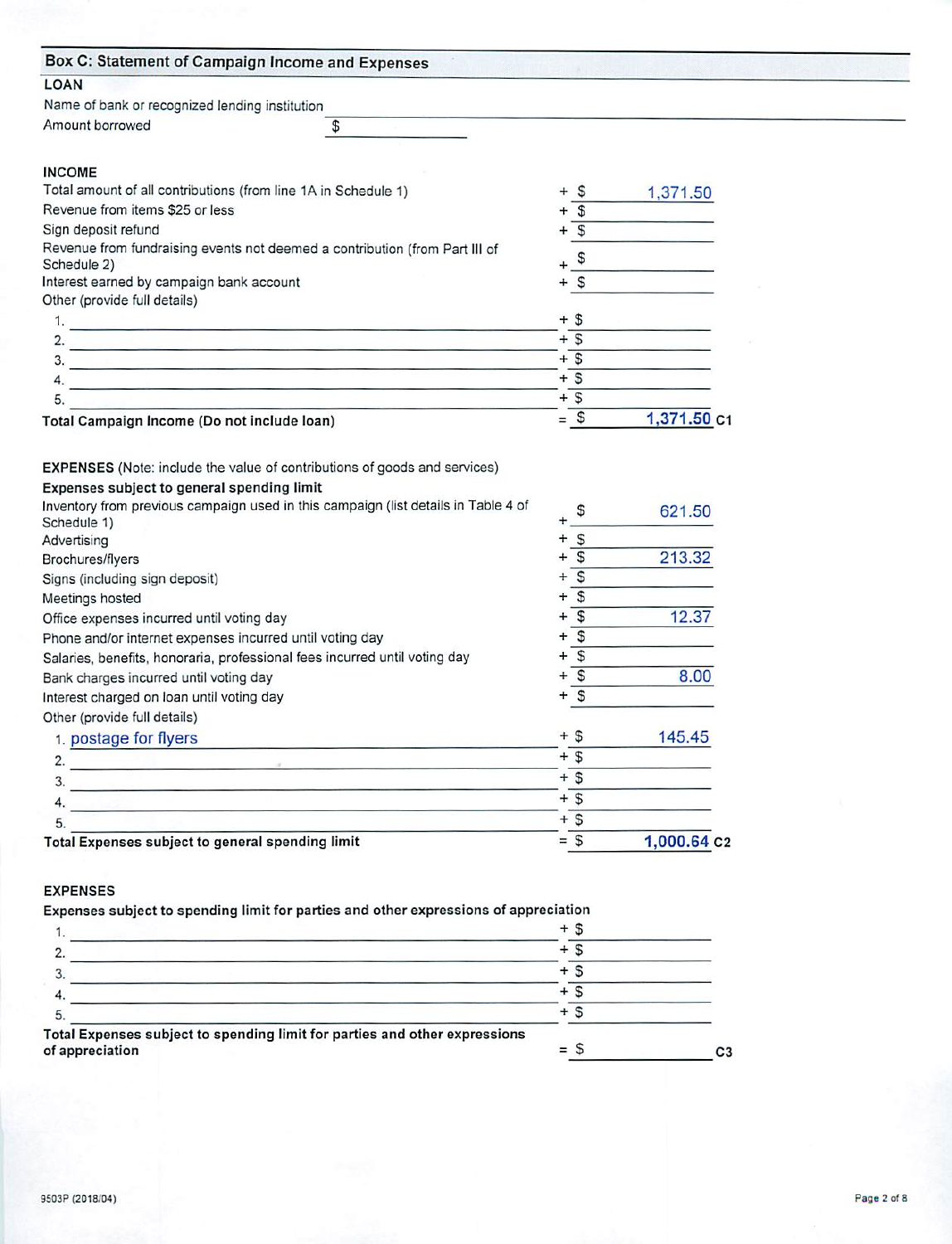| <b>Expenses not subject to spending limits</b><br>Accounting and audit<br>Cost of fundraising events/activities (list details in Part IV of Schedule 2)<br>Office expenses incurred after voting day<br>Phone and/or internet expenses incurred after voting day | \$<br>S<br>$+$ \$<br>$+\overline{\mathsf{s}}$ |           |                |                         |
|------------------------------------------------------------------------------------------------------------------------------------------------------------------------------------------------------------------------------------------------------------------|-----------------------------------------------|-----------|----------------|-------------------------|
| Salaries, benefits, honoraria, professional fees incurred after voting day                                                                                                                                                                                       | $+\overline{s}$                               |           |                |                         |
| Bank charges incurred after voting day                                                                                                                                                                                                                           | $\overline{\mathcal{L}}$<br>$+$               |           |                |                         |
| Interest charged on loan after voting day                                                                                                                                                                                                                        | $\overline{s}$<br>÷                           |           |                |                         |
| Expenses related to recount                                                                                                                                                                                                                                      | $\overline{s}$<br>$^{+}$                      |           |                |                         |
| Expenses related to controverted election                                                                                                                                                                                                                        | $+$ $\overline{S}$                            |           |                |                         |
| Expenses related to compliance audit                                                                                                                                                                                                                             | $+$ \$                                        |           |                |                         |
| Expenses related to candidate's disability (provide full details)                                                                                                                                                                                                |                                               |           |                |                         |
| 1. $\blacksquare$                                                                                                                                                                                                                                                | $+$ \$                                        |           |                |                         |
| 2. $\qquad \qquad$                                                                                                                                                                                                                                               | $+$ \$                                        |           |                |                         |
|                                                                                                                                                                                                                                                                  | $+$ \$                                        |           |                |                         |
| $\mathcal{A}$ .                                                                                                                                                                                                                                                  | $+$ \$                                        |           |                |                         |
| 5.<br>an and the company of the company of the company of the company of the company of the company of the company of the company of the company of the company of the company of the company of the company of the company of the c                             | $+$ \$                                        |           |                |                         |
|                                                                                                                                                                                                                                                                  |                                               |           |                |                         |
| Other (provide full details)                                                                                                                                                                                                                                     | $+$ \$                                        |           |                |                         |
| 1. rental of legion for after party                                                                                                                                                                                                                              |                                               | 100.00    |                |                         |
| 2. food for party                                                                                                                                                                                                                                                | $+$ \$                                        | 192.07    |                |                         |
| $\overline{\mathbf{3}}$ .                                                                                                                                                                                                                                        | $+$ \$                                        |           |                |                         |
| <u>4. – Januar Januar Januar Januar Januar Januar Januar Januar Januar Januar Januar Januar Januar Januar Januar Januar Januar Januar Januar Januar Januar Januar Januar Januar Januar Januar Januar Januar Januar Januar Januar</u>                             | $+$ \$                                        |           |                |                         |
| 5.                                                                                                                                                                                                                                                               | $+$ \$                                        |           |                |                         |
| <b>Total Expenses not subject to spending limits</b>                                                                                                                                                                                                             | $=$ \$                                        | 292.07 c4 |                |                         |
| Total Campaign Expenses (C2 + C3 + C4)                                                                                                                                                                                                                           |                                               |           | $= S$          | 1,292.71 c <sub>5</sub> |
| Box D: Calculation of Surplus or Deficit                                                                                                                                                                                                                         |                                               |           |                |                         |
| Excess (deficiency) of income over expenses (Income minus Total Expenses)<br>$(C1 - C5)$                                                                                                                                                                         | $+$ \$                                        | 78.79 D1  |                |                         |
| Eligible deficit carried forward by the candidate from the last election                                                                                                                                                                                         |                                               |           |                |                         |
| (applies to 2018 regular election only)                                                                                                                                                                                                                          | $\mathbb{S}$                                  |           | D <sub>2</sub> |                         |
| Total $(D1 - D2)$                                                                                                                                                                                                                                                | $=$ \$                                        | 78.79     |                |                         |
| If there is a surplus, deduct any refund of candidate's or                                                                                                                                                                                                       |                                               |           |                |                         |
| spouse's contributions to the campaign                                                                                                                                                                                                                           | S                                             | 78.79     |                |                         |
| Surplus (or deficit) for the campaign                                                                                                                                                                                                                            | $=$ \$                                        |           | D <sub>3</sub> |                         |

Ifline D3 shows a surplus, the amount must be paid in trust, at the time the financialstatements are filed, to the municipal clerk who is responsible for the conduct of the election.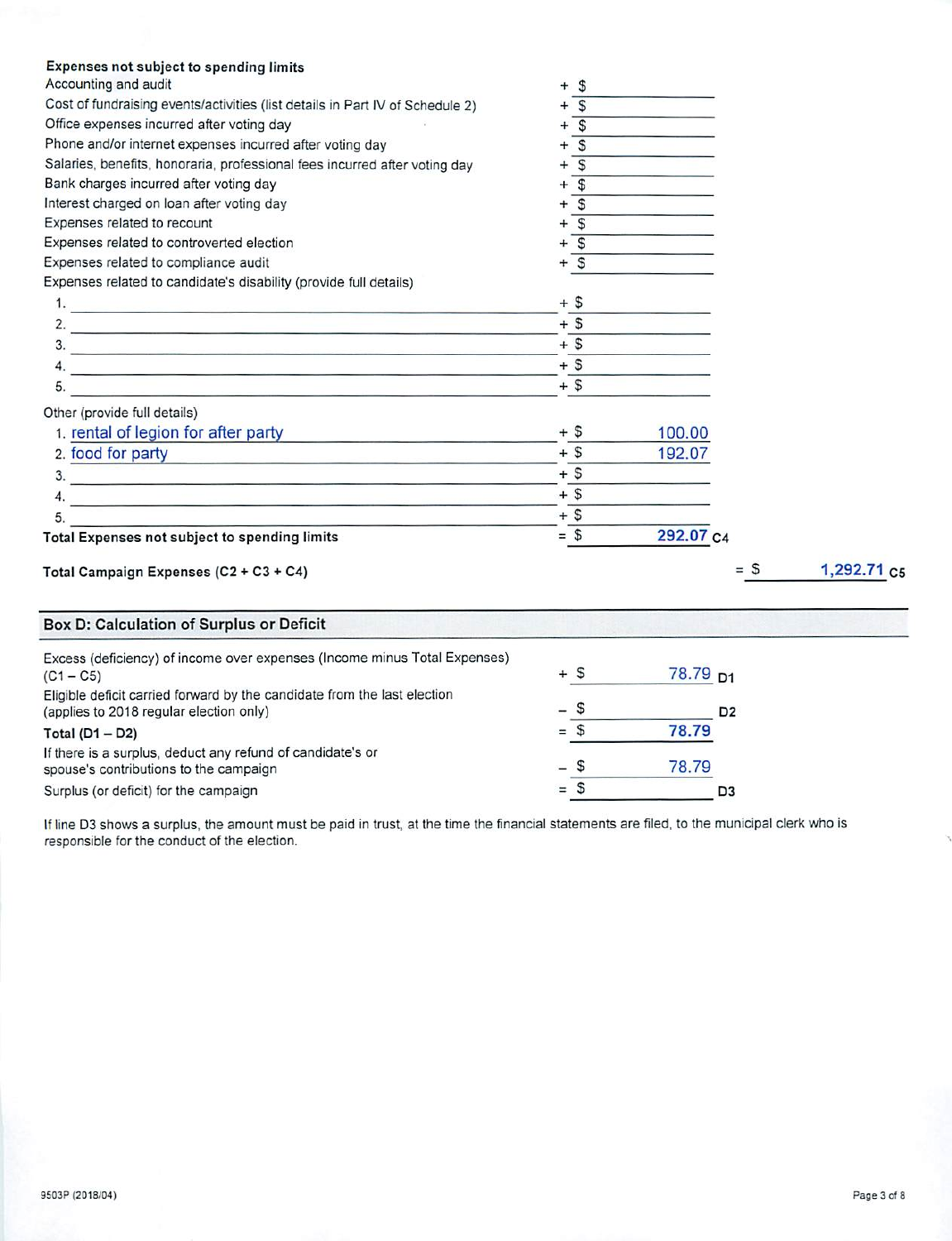| <b>Schedule 1 - Contributions</b>                                                                                                                                                                                                                                      |          |          |  |
|------------------------------------------------------------------------------------------------------------------------------------------------------------------------------------------------------------------------------------------------------------------------|----------|----------|--|
| Part I – Summary of Contributions                                                                                                                                                                                                                                      |          |          |  |
| Contributions in money from candidate and spouse                                                                                                                                                                                                                       | $+$ \$   | 1,621.50 |  |
| Contributions in goods and services from candidate and spouse<br>(include value listed in Table 3 and Table 4)                                                                                                                                                         | $+$ \$   |          |  |
| Total value of contributions not exceeding \$100 per contributor<br>Include ticket revenue, contributions in money, goods and services<br>where the total contribution from a contributor is \$100 or less (do not<br>include contributions from candidate or spouse). | $+$ \$   | 250.00   |  |
| Total value of contributions exceeding \$100 per contributor (from line 1B on page 5;<br>list details in Table 1 and Table 2)<br>Include ticket revenue, contributions in money, goods and services where                                                              |          |          |  |
| the total contribution from a contributor exceeds \$100 (do not include<br>contributions from candidate or spouse).                                                                                                                                                    | $+$ \$   |          |  |
| Contributions returned or payable to the contributor<br>Less:                                                                                                                                                                                                          | – \$     |          |  |
| Contributions paid or payable to the clerk, including contributions from<br>anonymous sources exceeding \$25                                                                                                                                                           | S        |          |  |
| Total Amount of Contributions (record under Income in Box C)                                                                                                                                                                                                           | S<br>$=$ | 1,871.50 |  |

## *Part II-Contributions exceeding \$100 per contributor-individuals other than candidate or spouse*

### *Table 1: Monetary contributions from individuals other than candidate or spouse*

| Name        | <b>Full Address</b>                                | <b>Date Received</b> |        | Amount \$<br>Amount Received \$ Returned to Contributor<br>or Paid to Clerk |
|-------------|----------------------------------------------------|----------------------|--------|-----------------------------------------------------------------------------|
| Karl Hannan | 330 First St,<br>Collingwood, ON<br><b>L9Y 1B4</b> | 2018/09/06           | 250.00 |                                                                             |
|             |                                                    |                      |        |                                                                             |
|             |                                                    |                      |        |                                                                             |
|             |                                                    |                      |        |                                                                             |
|             |                                                    |                      |        |                                                                             |
|             |                                                    |                      |        |                                                                             |
|             |                                                    |                      |        |                                                                             |
|             |                                                    |                      |        |                                                                             |
|             |                                                    |                      |        |                                                                             |
| $-$         |                                                    |                      |        |                                                                             |

~J Additional information islisted on separate supplementary attachment *Total 250.00*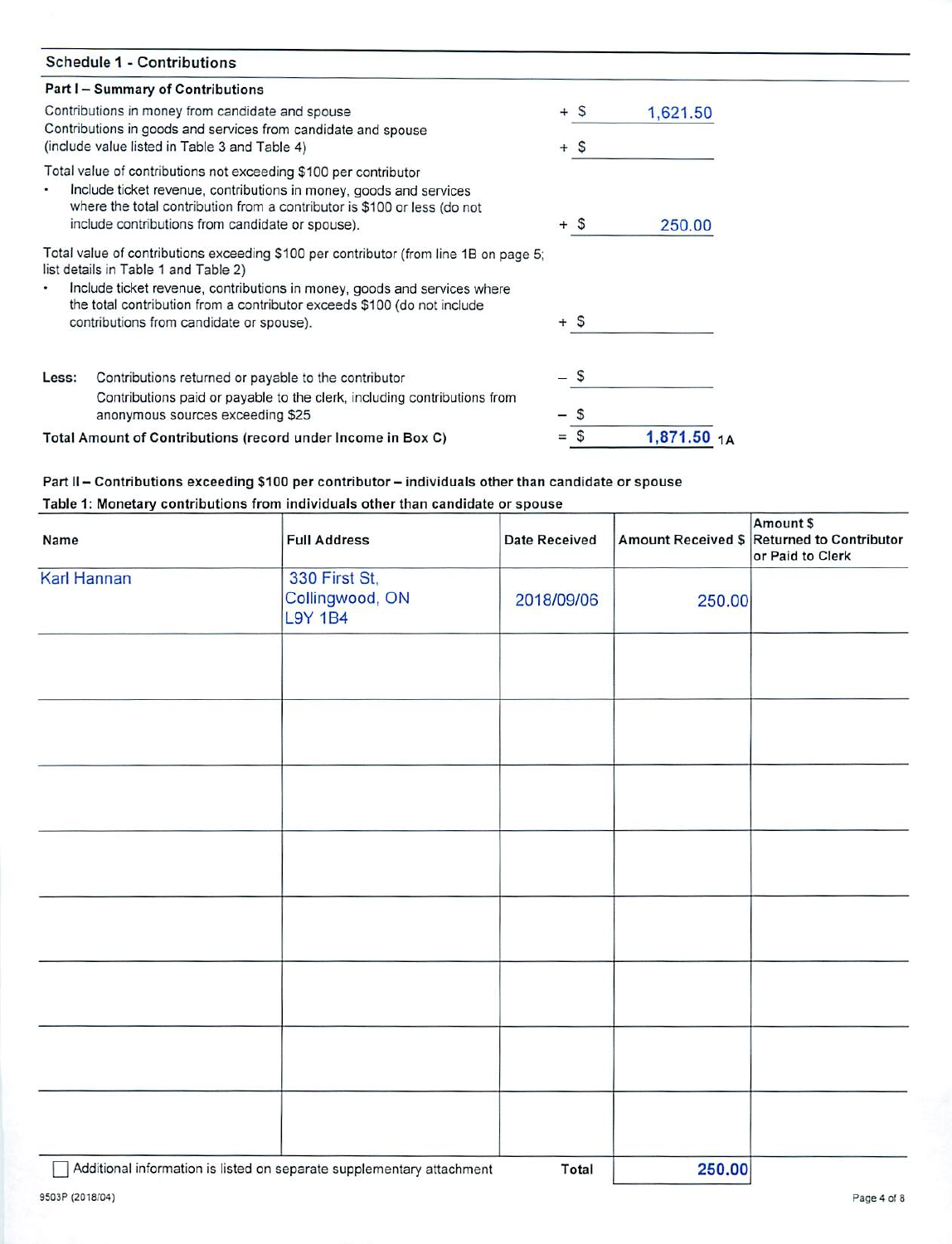### Table 2: Contributions in goods or services from individuals other than candidate or spouse (Note: must also be recorded as Expenses in Box C)

| <b>Name</b>                                                       | <b>Full Address</b>                                                   | <b>Description of Goods</b><br>or Services                                                        | <b>Date Received</b><br>(yyyy/mm/dd) | Value \$           |
|-------------------------------------------------------------------|-----------------------------------------------------------------------|---------------------------------------------------------------------------------------------------|--------------------------------------|--------------------|
|                                                                   |                                                                       |                                                                                                   |                                      |                    |
|                                                                   |                                                                       |                                                                                                   |                                      |                    |
|                                                                   |                                                                       |                                                                                                   |                                      |                    |
|                                                                   |                                                                       |                                                                                                   |                                      |                    |
|                                                                   |                                                                       |                                                                                                   |                                      |                    |
|                                                                   |                                                                       |                                                                                                   |                                      |                    |
|                                                                   |                                                                       |                                                                                                   |                                      |                    |
|                                                                   |                                                                       |                                                                                                   |                                      |                    |
|                                                                   | Additional information is listed on separate supplementary attachment |                                                                                                   | Total                                |                    |
| Total for Part II - Contributions exceeding \$100 per contributor |                                                                       | officers and the component there are not the component with the component of the component of the |                                      | $\sim$<br>$\cdots$ |

# (Add totals from Table 1 and Table 2 and record the total in Part 1 - Summary of Contributions)

 $S$ 250.00 1B

### Part III - Contributions from candidate or spouse

### Table 3: Contributions in goods or services

| <b>Description of Goods or Services</b> | <b>Date Received</b><br>(yyyy/mm/dd) | Value \$ |  |
|-----------------------------------------|--------------------------------------|----------|--|
|                                         |                                      |          |  |
|                                         |                                      |          |  |
|                                         |                                      |          |  |
|                                         |                                      |          |  |
|                                         |                                      |          |  |
|                                         |                                      |          |  |
|                                         |                                      |          |  |
|                                         |                                      |          |  |
| $\sim$                                  |                                      |          |  |
|                                         |                                      |          |  |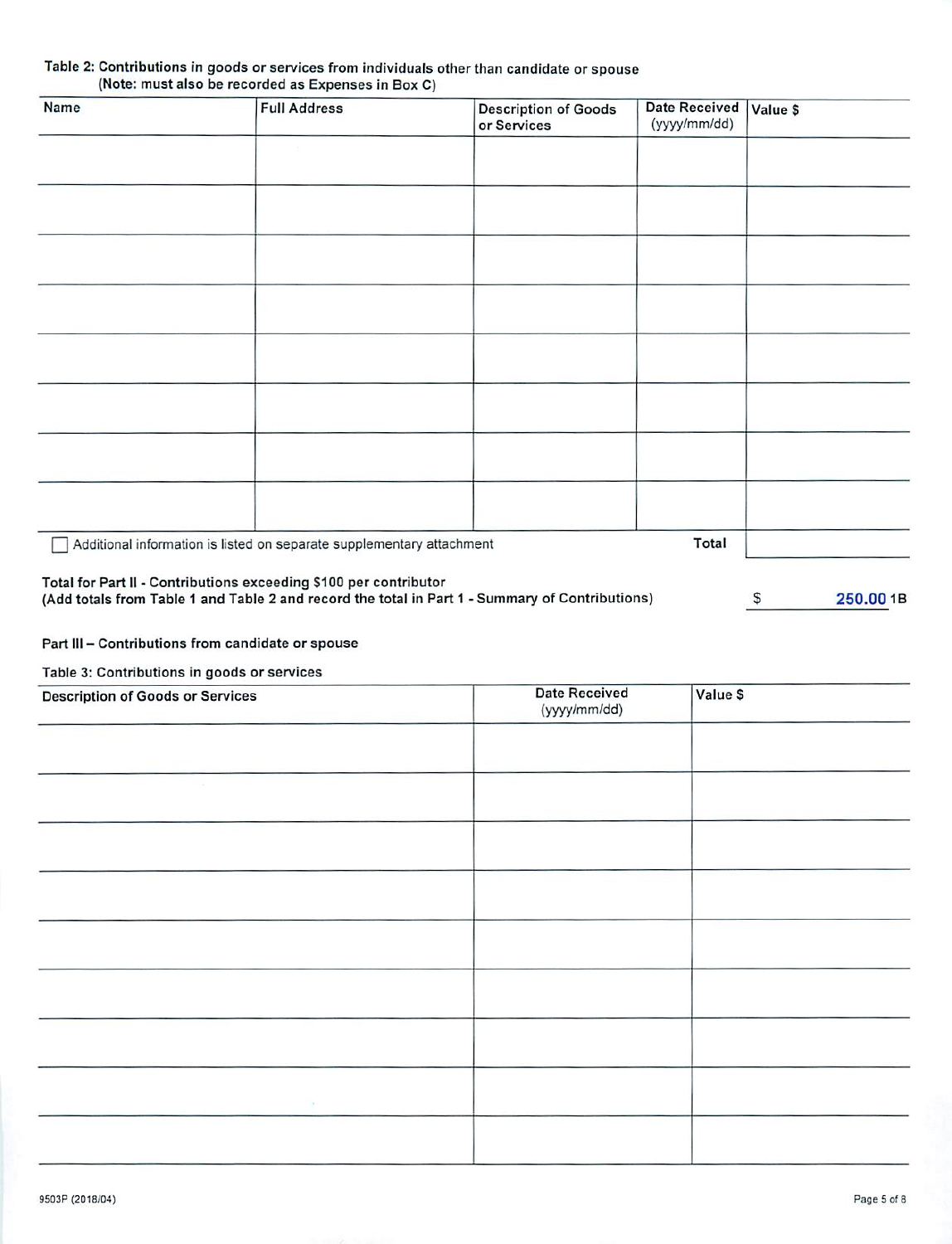| <b>Description of Goods or Services</b>                                                                   |                                                                                       | Date Received<br>(yyyy/mm/dd) |          | Value \$ |                                   |
|-----------------------------------------------------------------------------------------------------------|---------------------------------------------------------------------------------------|-------------------------------|----------|----------|-----------------------------------|
|                                                                                                           |                                                                                       |                               |          |          |                                   |
| Table 4: Inventory of campaign goods and materials from previous municipal campaign used in this campaign | Additional information is listed on separate supplementary attachment                 |                               | Total    |          |                                   |
|                                                                                                           | (Note: value must be recorded as a contribution from the candidate and as an expense) |                               |          |          |                                   |
| <b>Description</b>                                                                                        | <b>Date Acquired</b><br>(yyyy/mm/dd)                                                  | <b>Supplier</b>               | Quantity |          | <b>Current Market</b><br>Value \$ |
| <b>Signs</b>                                                                                              | 2014/09/01                                                                            | <b>Page Graphics</b>          | 100      |          | 621.50                            |

|                                                                       | Z014/09/01 | 10U   | 621.50 |
|-----------------------------------------------------------------------|------------|-------|--------|
|                                                                       |            |       |        |
|                                                                       |            |       |        |
|                                                                       |            |       |        |
|                                                                       |            |       |        |
|                                                                       |            |       |        |
|                                                                       |            |       |        |
| Additional information is listed on separate supplementary attachment |            | Total | 621.50 |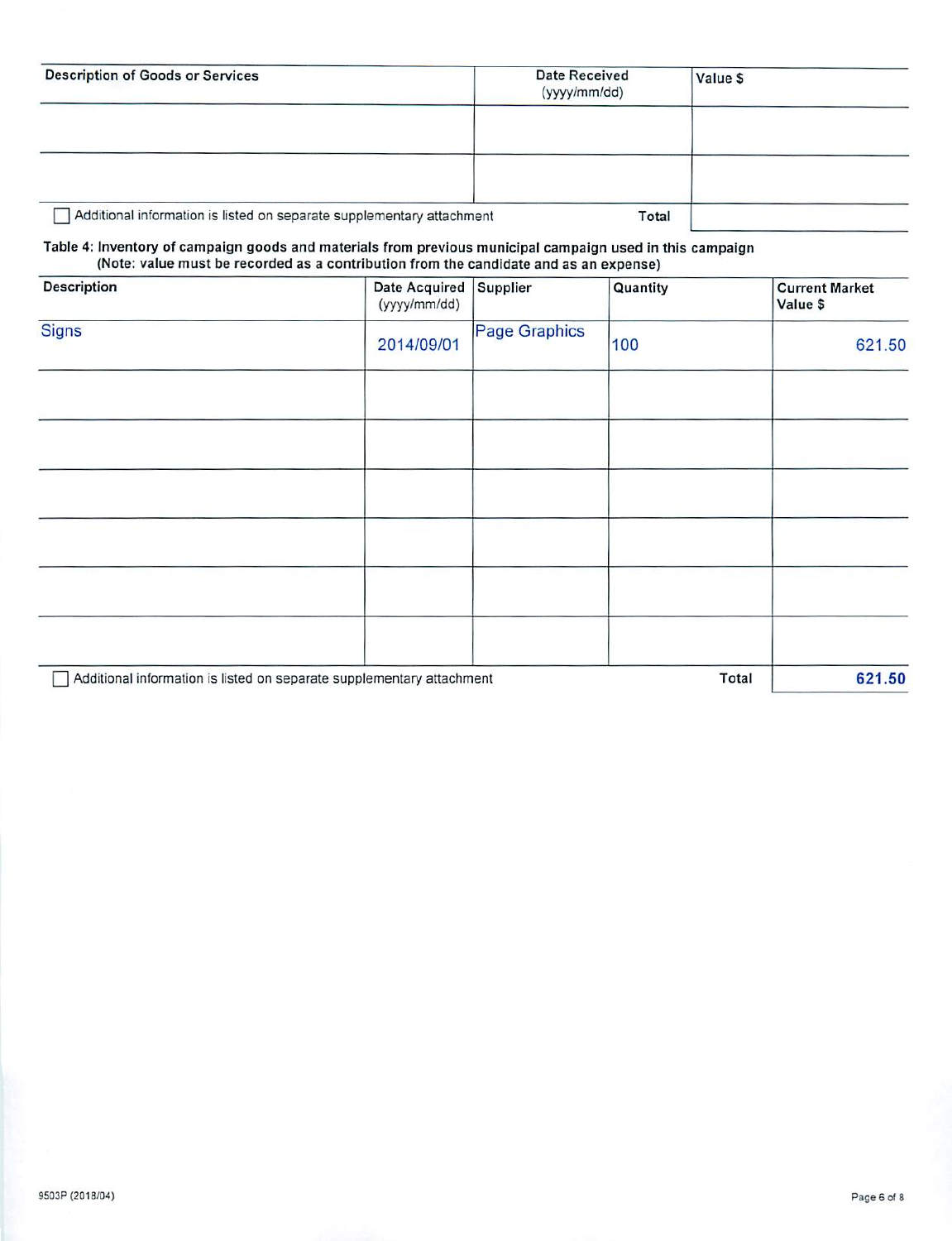### *Schedule 2 - Fundraising Events and Activities*

### *Fundraising Event/Activity*

### *Complete a separate schedule for each event or activity held*

[~J Additional schedule(s) attached

Description of fundraising event/activity

Date of event/activity (yyyy/mm/dd) example of the state of event activity (yyyy/mm/dd)

### *Part I* - *Ticket revenue*

| Admission charge (per person)                                                   |  |    |
|---------------------------------------------------------------------------------|--|----|
| (If there are a range of ticket prices, attach complete breakdown of all ticket |  |    |
| sales)                                                                          |  | 2A |
| Number of tickets sold                                                          |  | 2B |

*Total Part I (2A X 2B) (include in Part 1 of Schedule 1)*

### *Part II - Other revenue deemed a contribution*

(e.g. revenue from goods sold in excess of fair market value) Provide details



*Total Part II(include in Part 1 of Schedule 1)*

### *Part III - Other revenue not deemed a contribution*

(e.g. contribution of \$25 or less; goods or services sold for \$25 or less) Provide details



### *Part IV- Expenses related to fundraising event or activity*

Provide details



 $=$  \$

 $=$  \$

*= S*

 $=$  \$